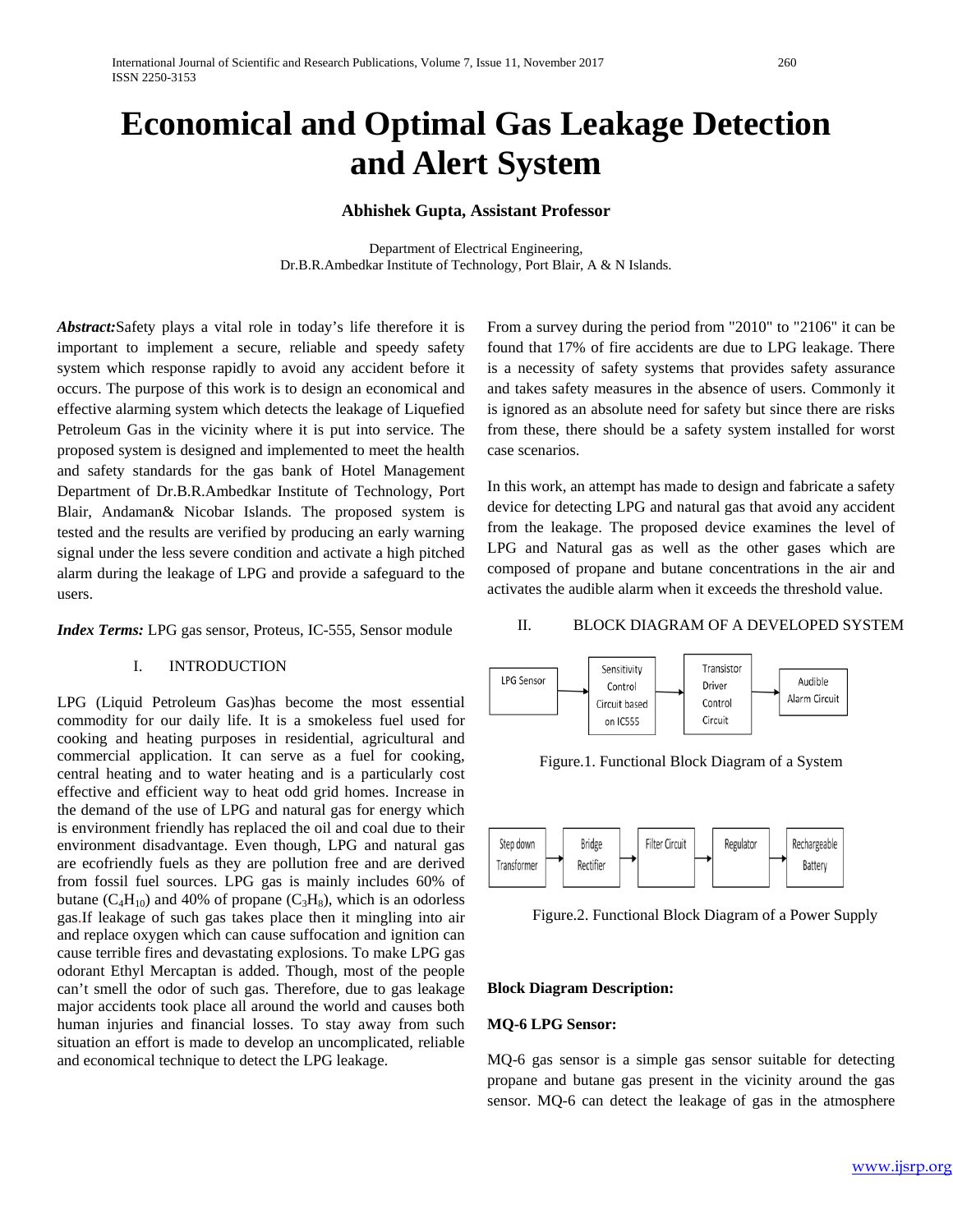when the concentration level of the leaked gas is from 200 to 1000 ppm. MQ-6 sensor is highly sensitive for combustible gas such as Propane, Butaneand LPG. The output of a sensor is analog, therefore need a driver circuit. It has fast time response, log life and low cost..

MQ-6 sensor is a 6 pin device used with sensor module, operate on 5 Volts DC which is derived from a Zener based power supply, allows determining when a pre-set LPG gas level has been reached or exceeded. The module uses MQ-6 sensor to sense LPG leak. The MQ-6 can detect gas concentrations anywhere from 200 to 10000 ppm in the atmosphere; its output turns high and produces a signal for further circuitry to activate.

## **Sensitivity Control Circuit Based on IC 555 Timers:**

IC 555 timer is one of the most versatile IC and is used as a monostable and astablemultivibrators, dc-dc converters andtoxic gas alarm and many others. The device is available as an 8-pin DIP (Dual-In-Line Package). The IC-555 is a monolithic timer circuit that can produce accurate and highly stable time delays or oscillation, reliable, easy to use and low cost.In this work 555 works as a square wave oscillator and can provide time delay in the circuit by varying duty cycle from 50% to 100%.

## **Transistor Driver Control Circuit:**

The operation of a transistor depends upon the selection of quiescent point in any of the three regions i.e. active, saturation and cut-off region. Depending upon the transistor biasing, transistor can act as an amplifier (quiescent point stable in active region) as well as a switch (quiescent point stabilizes in saturation (ON) region and in cut-off (OFF) region).

In this work, SL100 transistor is used which is a general purpose, medium power NPN transistor. The transistor acts as an switch, providing a fixed 9 V DC supply through power supply to operate in the desired region of its output characteristic graph. SL 100 transistor is biased in such a way that the presence of signal from pin-3 of IC-55 at base remains the transistor in ONstate and in the absence of base signal, the transistor turns OFF.

# **Audio Indicator:**

Depending upon the application, the audio indicator output may be local, remote or a combination. In this work, solenoid based siren alarm, which is a local alarm which do not include monitoring is used, though may produce sound which may be useful for the people to evacuate during any hazardous condition.

#### III. SYSTEM OPERATION

## **Circuit Diagram:**



Figure.3. Circuit Diagram of IC-555 Based System

## **Circuit Operation:**

The designed and fabricated Gas Leakage Detector circuit operates on 9 volts DC power supply or through a battery. MQ-6 gas sensor module drives through a 5 volts DC which is provided by Zener Diode, which converts 9 volts into 5 volts and works as a simple voltage regulator circuit. Interfacing with the sensor module is done through a 4-pin SIP header.

Whenever, the concentration level of leaked gas increases above the threshold level of the 200ppm butane (LPG), the OUT pin of the sensor module goes high. The OUT pin of the gas sensor is connected to the pin-4 (i.e. RESET) of the IC-555, which is wired as an Astablemultivibrator, which works as a toned generator.

The pin-3 (i.e. OUTPUT) of the IC-555 is connected with the transistor SL100 and LED through a current limiting resistor of 1KΩ and 560Ω respectively. As pin-3 of IC-555 is connected at the base of the transistor and is sufficient enough to drive the transistor in saturation region (i.e. ON-state). As the transistor is turned ON, the buzzer, which is connected at the collector terminal through a 9 volt DC supply, alarm sounds to alert the user for gas leakage and the LED glows. The pitch of the buzzer can also be changed by varying preset VR (10K).

When the concentration level of the leaked gas decreases below the threshold level, the OUT pin of gas sensor goes low and the transistor again drive in the cut-off region (i.e. OFF-state) and LED gets off.

In this way the change of concentration can be tracked and circuit operates as per the requirement.

### IV. SOFTWARE& HARDWARE IMPLEMENTATION

The complete system is designed and simulated using Proteus design software package. Figure.4 &5 depicts the prototype design of the proposed gas leakage detection system which consists of a MQ-6 gas sensor, buzzer, LED and accessory circuitry for sensitivity adjustment.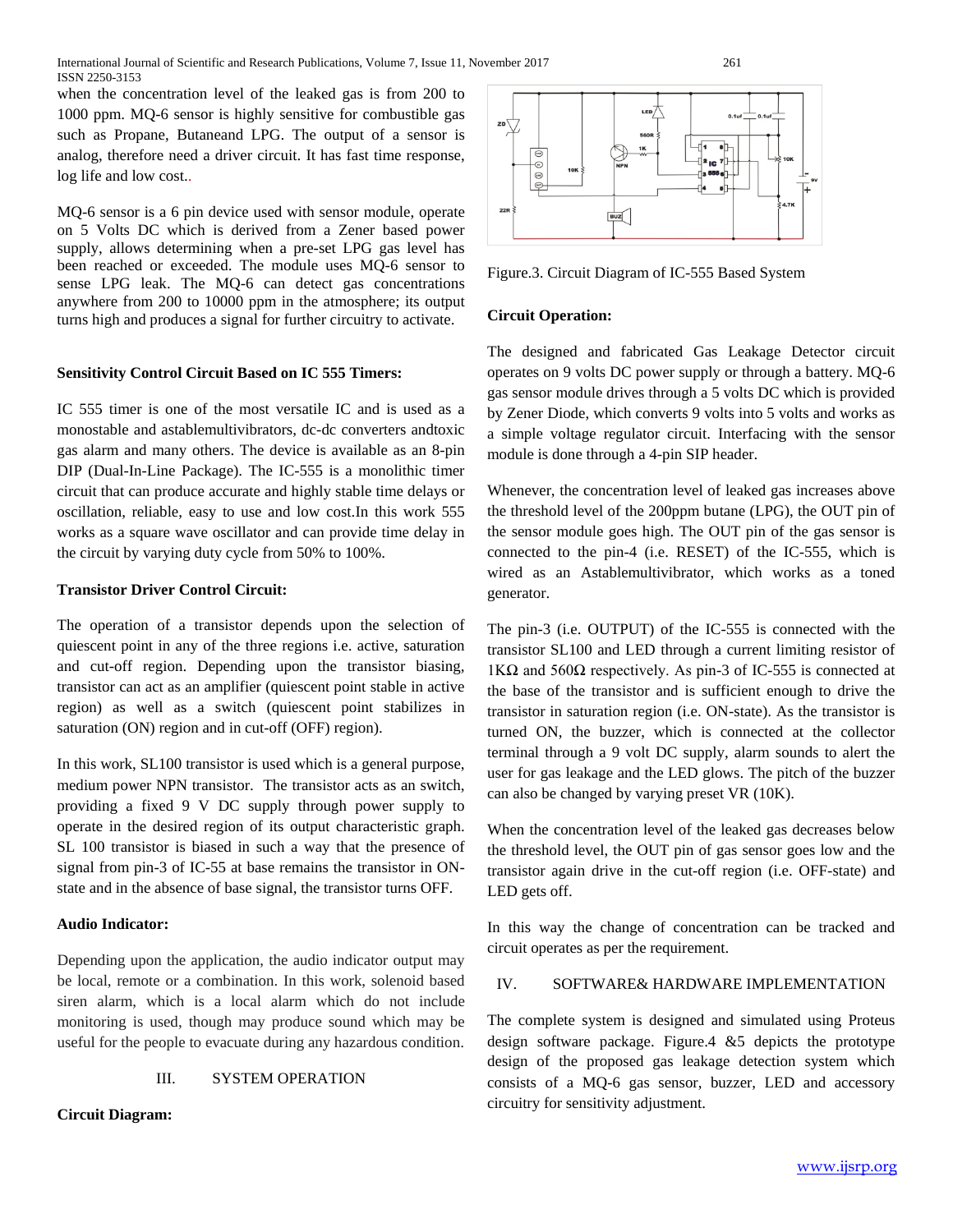In software simulation, a test pin is connected to the MQ-6 gas sensor, which is zero which means the sensor is not sensing (0 for OFF state and 1 for ON state). Since the sensing condition is not given yet, both the speaker and LED are in OFF state.

The sensor's sensing condition which is given through the test pin and here both the LED and speaker are in ON state. The simulation represents the sensing condition of the system.

The proposed system works well with power drawn from a constant DC power supply.



Figure.4. Simulation of Initial Stage



Simulation of Sensing Stage



Figure.6. Component fabrication on Bread Board



Figure.7. Photograph of Prototype Model

#### V. TEST AND RESULTS

The testing of the proposed system was carried out using a lighter as a replicate of a LPG gas source. The lighter was held at a long distance to imitate low level concentration and was gradually brought closer to the gas sensor to imitate high level gas concentration.

The proposed gas leakage detector showed an excellent performance and provides satisfactory results regarding the gas leakage for the period of testing. The cost of the proposed system is Rs.375/- which is very less in comparison to the other commercially available gas leakage detector.

The test was carried out several times and the result was the same in almost all of the cases. The sensor takes some time around 1.5 to 2 minutes to get heated and ready to the sense the gases. The sensing time is almost immediate once the sensor is ready to sense. Once the concentration of gas reduces below 30% of the threshold value then the buzzer goes off automatically.

The results are summarized below are as follows:

| S.No. | <b>Test Condition</b>           | <b>LED</b> | Buzzer |
|-------|---------------------------------|------------|--------|
|       | No gas leakage                  | Off        | Off    |
|       | Level<br>Low<br>gas<br>leakage  | Glow       | Sound  |
| 3     | High<br>Level<br>gas<br>leakage | Glow       | Sound  |